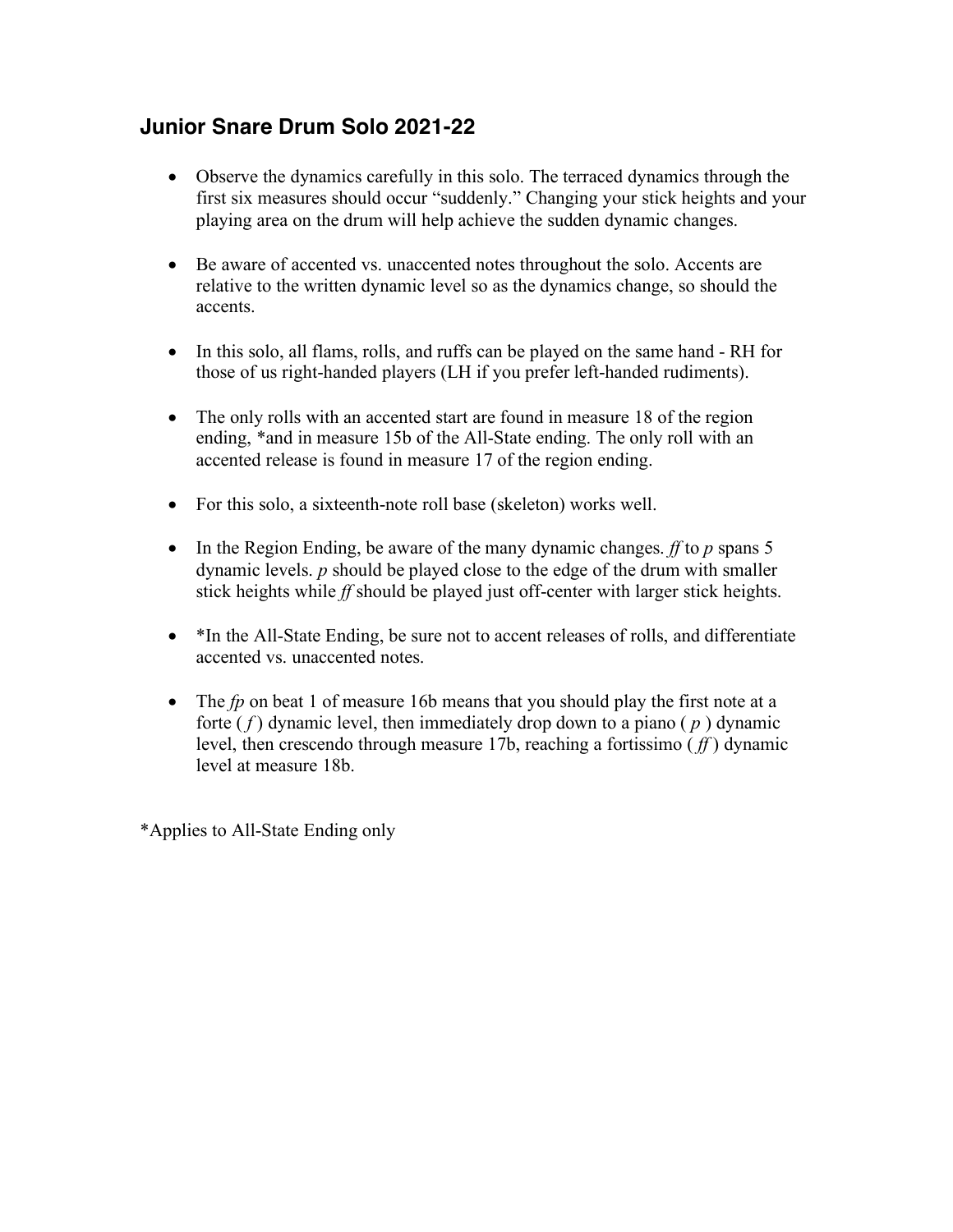## **Clinic Snare Drum Solo 2021-22**

- Accents are used sparingly in this solo. Be sure to only accents notes when indicated, and play accents relative to the written dynamic level.
- The *fp* on beat 1 of measure 5 means that you should play the roll release (first eighth note in the measure) at a forte dynamic level, and then immediately drop down to a piano dynamic level.
- Due to the slower tempo, a quintuplet or sextuplet roll base (skeleton) will work well for this solo.
- \*Since the All-State ending is twice as fast, you can use a sixteenth note roll base for that section.
- Dynamic contrast is important in measures 9-11. Changing your stick heights and your playing area on the drum will help achieve the sudden dynamic changes.
- In the Region Ending, be sure to count appropriately at measure 13a. The roll spans from beat 1, to the "and" of beat 2. (e.g. 1 e & a, 2 e +)
- \*For the All-State Ending I suggest practicing it under tempo to begin and work up the speed as you practice. Use a  $16<sup>th</sup>$  note roll base, and count carefully through the syncopated rolls.

\*Applies to All-State Ending only